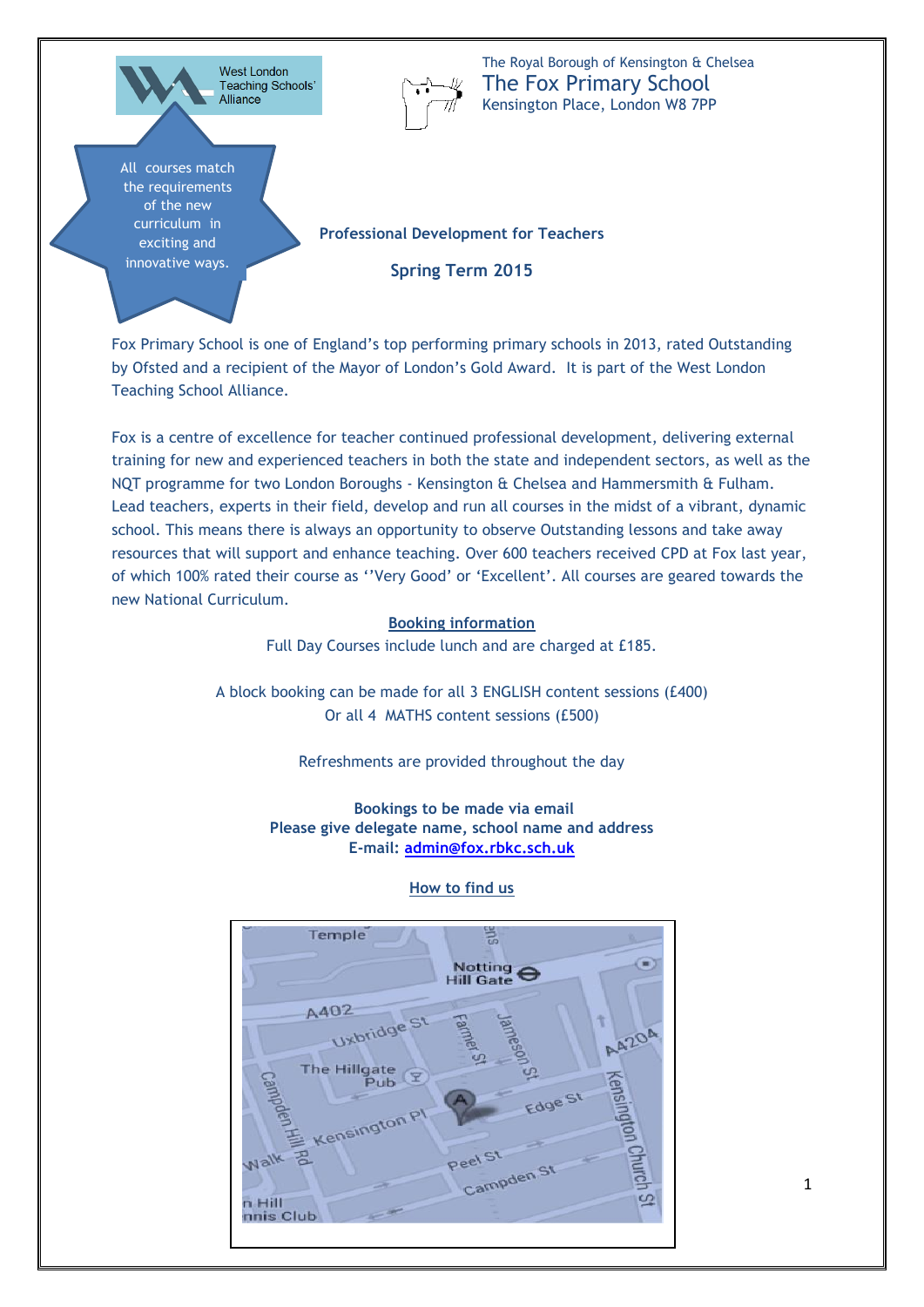



### **ENGLISH Session 1: Spelling**

**Improve standards & enjoyment, while meeting the needs of the new curriculum.**

## **Friday 9th January 2015 - 9am-3pm £185**

Changes to KS2 assessment have put a greater emphasis on spelling teaching, an area of the curriculum that teachers often lack subject knowledge and confidence. This course will explore the role of spelling in the English Curriculum and what is involved in becoming a successful speller. The course will develop teacher subject knowledge of spelling rules and pedagogical understanding of best practice techniques for learning spellings, for all learners including those with special educational needs. It will be highly practical with take away techniques to have immediate effect in class as well as clear understanding of progression to meet the requirements of the new curriculum.

### **The course will include:**

- Unpicking of the requirements of the new spelling curriculum
- Developing spelling subject knowledge
- Developing phonic subject knowledge
- Exploring different models of teacher delivery to investigate spelling patters
- Practising a range of effective learning techniques to employ with pupils
- An observation of a discrete spelling lesson
- A review of ICT to support learners in spelling
- Techniques to prepare staff for implementation

#### **What you can take home:**

- Planning, flipcharts and resources for a KS2 Literacy spelling unit of work for each year group
- Model progression of spelling objectives

Book all 3 ENGLISH content sessions (£400)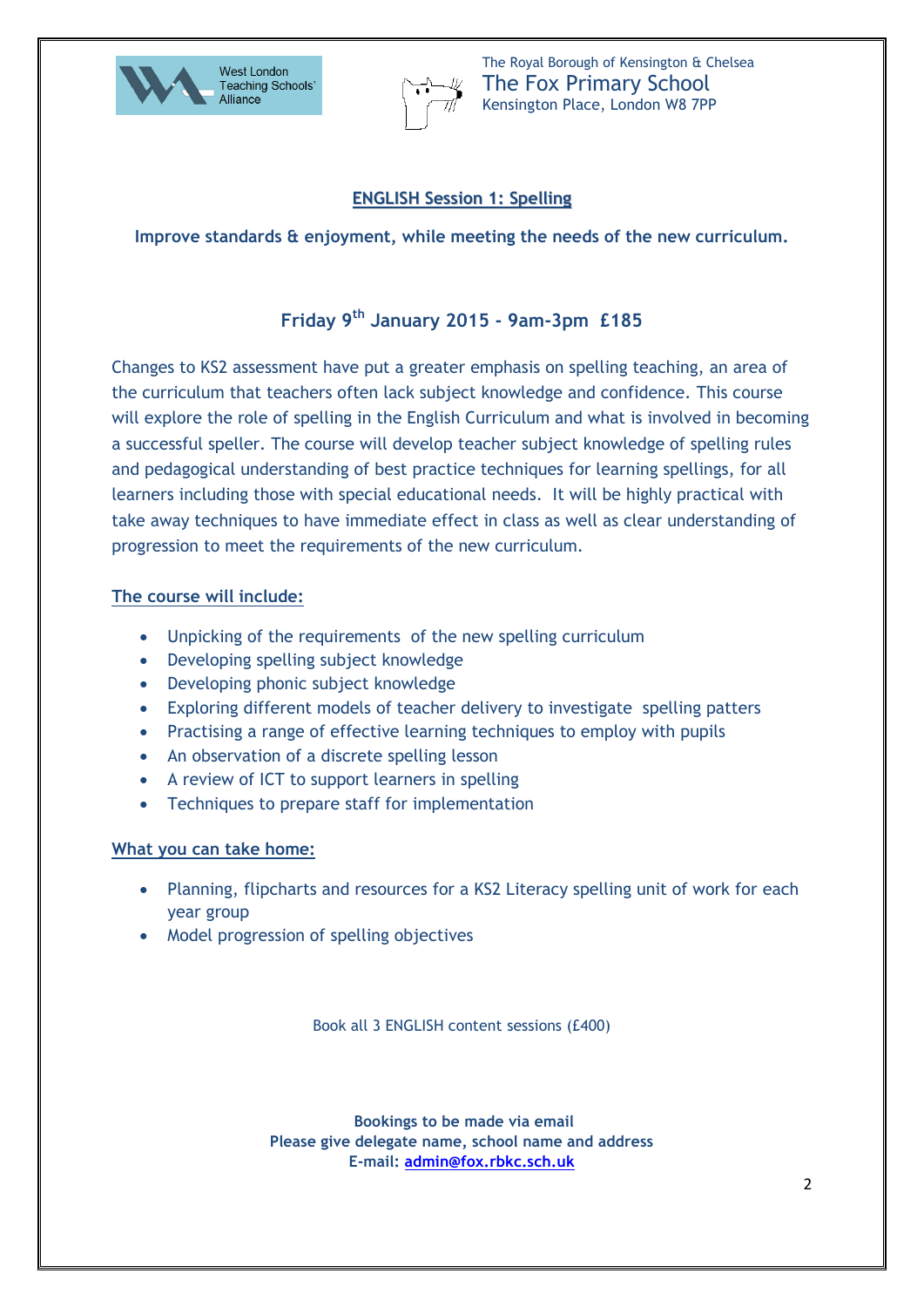



#### **ENGLISH Session 2: Grammar**

#### **Meet the requirements the new curriculum.**

# **Thursday 15th January 2015 - 9am-3pm £185**

Changes to KS2 assessment have put a greater emphasis on grammar teaching, which has implications for the teaching of Literacy in Year 6 as well as for the whole of KS2. The new Literacy curriculum has further raised expectations for grammar teaching and learning across primary. This course will support teachers in developing their subject knowledge and look at how to plan and deliver grammar teaching as part of Literacy lessons as well as through discrete grammar sessions. The course will include ideas about embedding grammar teaching and learning across the school and moving children in Year 6 towards and securing Level 5 as well as Level 6.

#### **The course will include:**

- Unpicking of the requirements of the new grammar curriculum
- Developing subject knowledge
- How to plan for progression in grammar teaching across KS2 (as part of Literacy teaching)
- An introduction to KS2 grammar assessment and progression in grammar across the school (drawing on the new Literacy curriculum, National Strategy level descriptors, APP for writing and QCA assessment), including grammar expectations at each level
- Exploring a range of teaching and learning techniques, embedding the teaching of grammar into the teaching of Literacy across KS2
- Securing L5 in writing and grammar and extending to L6
- An observation of grammar teaching as part of a Literacy lesson and as a discrete session with opportunity for discussion
- Techniques to prepare staff for implementation

#### **What you can take home:**

- Planning, flipcharts and resources for a KS2 Literacy unit of work, exemplifying the embedding of grammar teaching and demonstrating a range of teaching and learning techniques
- Level descriptors and APP criteria for writing and the Year 6 Spelling, Grammar and Punctuation assessment

Book all 3 ENGLISH content sessions (£400)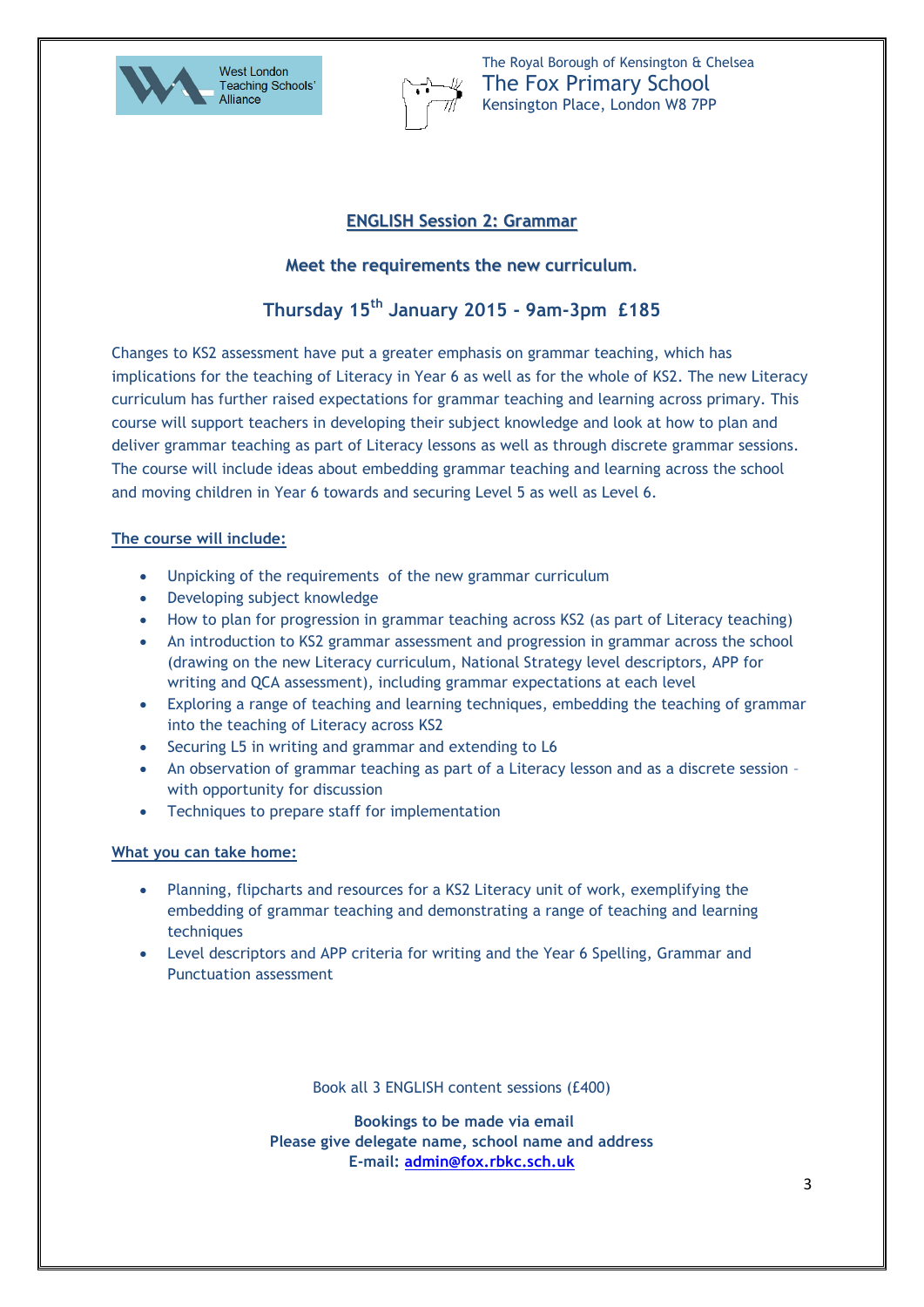



## **PHONICS:**

## **Developing Early Reading and Writing with Letters and Sounds**

# **Friday 23rd January 2015 - 9am-3pm £185**

A systematic and consistent approach to the teaching of phonics is essential to support all pupils in making good progress in reading and writing across the Foundation Stage and KS1. For teachers new to the Early Years and KS1 or unfamiliar with the new approaches, there is a lot of subject knowledge to contend with and a sea of resources to wade through. This course will support teachers in developing sound subject knowledge, a clear overview of Letters and Sounds and the requirements of the new curriculum, with an excellent understanding of how to structure sessions from Phase 1 to Phase 6.

### **The course will include:**

- An introduction to key phonic terminology
- A review of the progression of Letters and Sounds
- An introduction to 3 basic lesson types
- An observation of an outstanding phonics session, followed by question and answer session
- In depth focus on Phase 1
- Structuring a week of learning in Phase 5

### **What you can take home:**

- Example flipchart and resources to support a lesson in Phase 2
- Example flipchart and resources to support a lesson in Phase 3
- Example flipchart and resources to support a lesson in Phase 5
- Crib-sheets to support subject knowledge
- Documents to support whole school approach to progression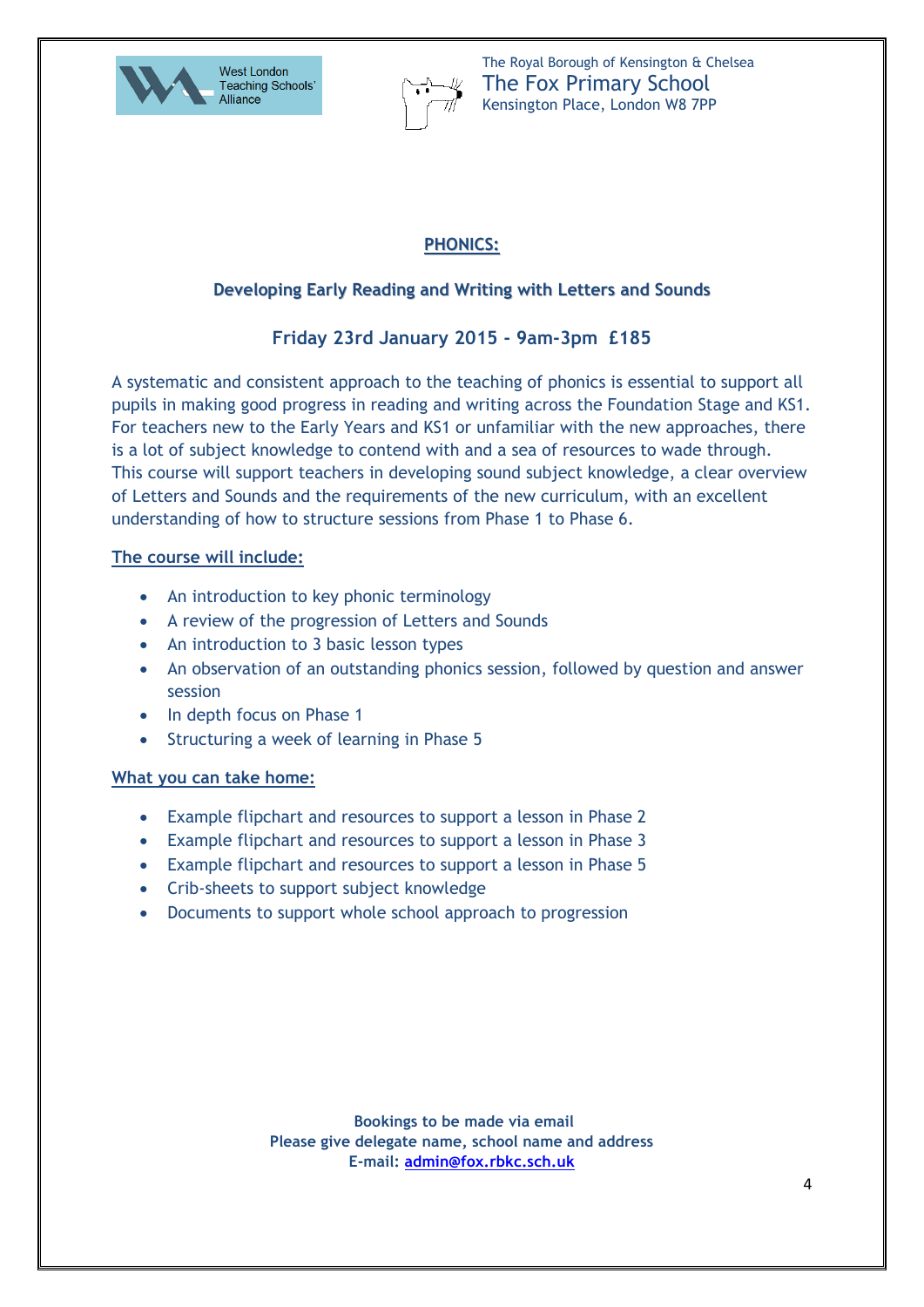



### **MATHS Session 1:**

### **Addition and Subtraction in the New Curriculum**

### **Monday 2nd February 2015 - 9am-3pm £185**

This course will look at the progression within the operations of Addition and Subtraction from counting on and back to standard written methods. It will focus on common misconceptions and how these can be addressed with manipulatives, representations and continuity in approach throughout the school. Progression in mental calculations is also studied.

In addition, time will spent on the three main aims of fluency, problem solving and reasoning and on free resources which can be used to support teachers in achieving these. This is an ideal course for Maths Subject Leaders who want to effectively support staff in implementation of higher expectations within the 2014 curriculum.

#### **What you can take home:**

- Calculation Policy including suggested manipulatives and representations
- Progression in mental addition and subtraction strategies
- Resources to support teachers in reasoning and problem solving

#### **Feedback**

*I now have a fuller understanding of the new National Curriculum in terms of progression in addition and subtraction.*

*Brilliant - I feel confident to take this forward into my school. Thank you very much.*

Book all 4 MATHS content sessions (£500)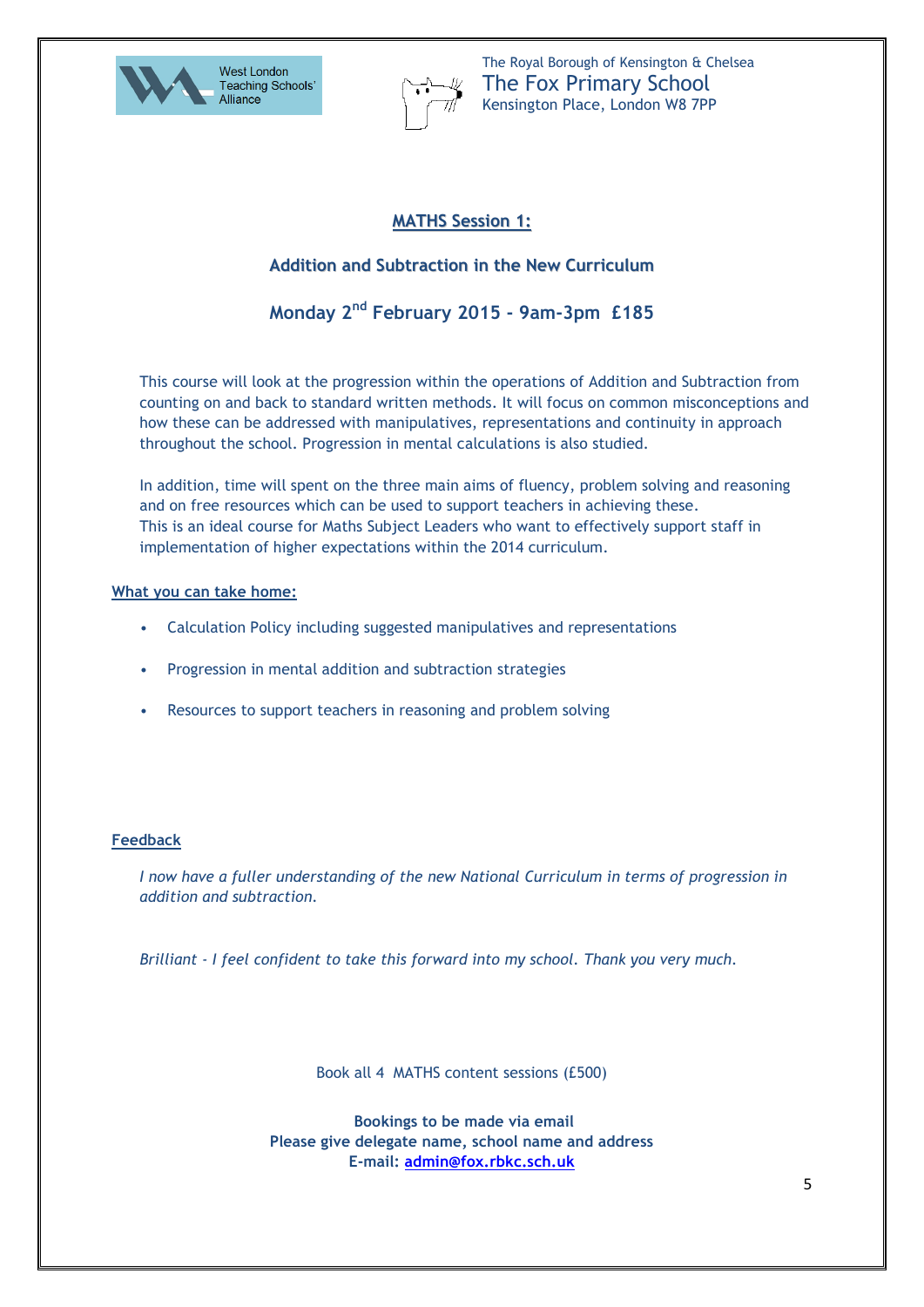



## **Securing Level 5 and Extending to Level 6**

# **Numeracy – Thursday 22nd January 2015- 9am-3pm £185 Literacy – Friday 13th February 2015 - 9am-3pm £185**

Many schools are in the position of catering for a large number of pupils working securely at Level 5 with a Primary National Curriculum that doesn't extend pupils further. At Fox we have developed a strategy, in line with the new curriculum, for extending pupils to Level 6 in both Literacy and Numeracy. This course will look at the Level 6 Assessment Descriptors and how to plan, deliver and assess effectively at this level, as well as supporting those pupils just working at Level 5 and securing them at this level.

### **The course will include:**

### **Numeracy**

- Securing Level 5 in Numeracy, assessment, using and applying
- An introduction to the level descriptors for Level 6 Numeracy
- Planning for Level 6 opportunities
- Assessing pupils at Level 6

#### **Literacy**

- Securing Level 5 in writing, a look at planning, assessment and class books
- Exploring Level 6 in writing and grammar, looking at level descriptors
- An introduction to the level descriptors for Level 6 Reading
- An observation of a L6 Guided Reading session, questions and discussion
- Planning for L6 Guided Reading

#### **What you can take home:**

- Planning, flipcharts and resources for a Level 6 Guided Reading Unit
- Planning, flipcharts and resources for a Level 6 Numeracy Unit
- Level Descriptors and APP criteria for Reading, Writing and Numeracy, Level 5 and Level 6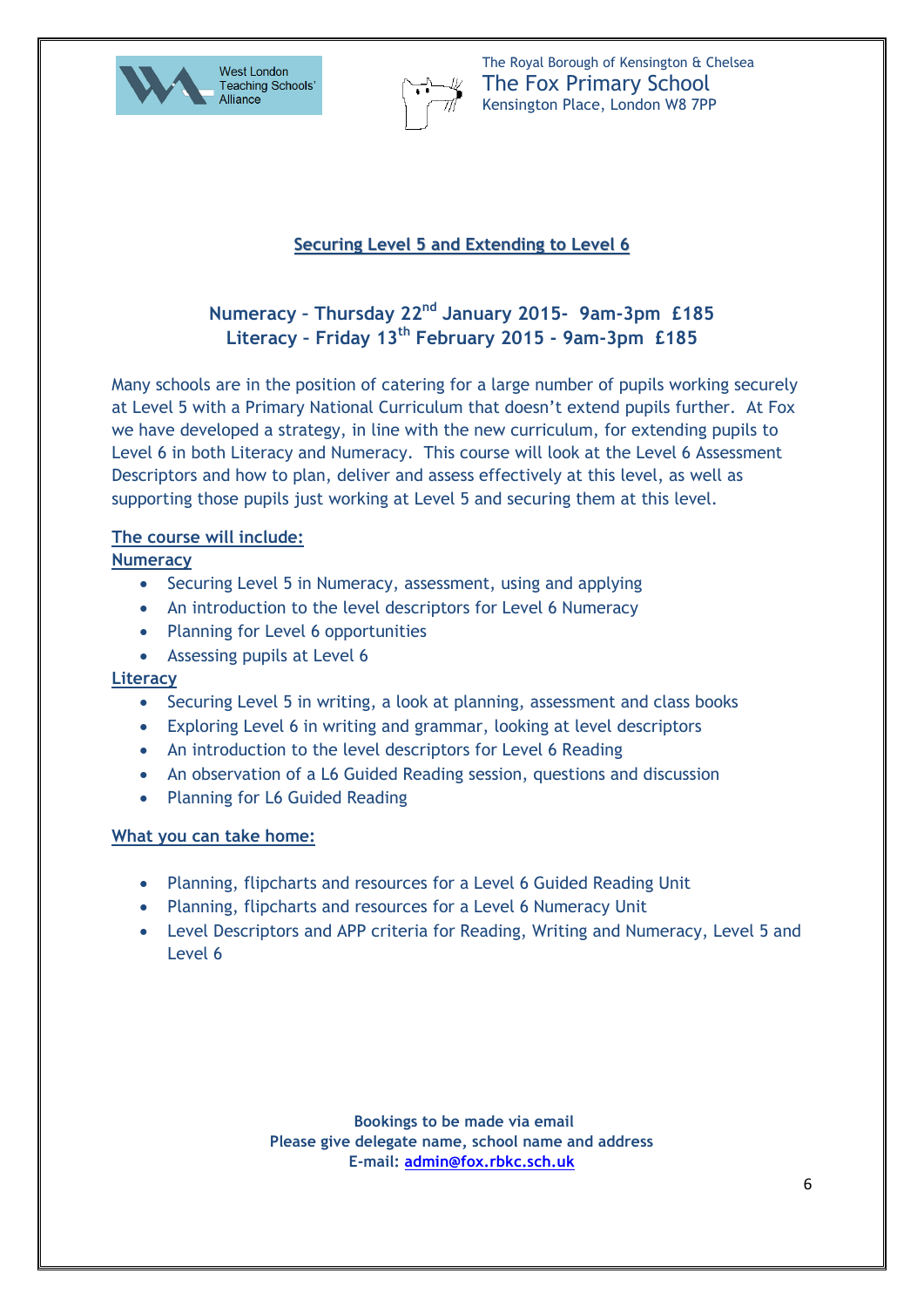



## **MATHS Session 2:**

### **Multiplication and Division in the New Curriculum**

# **Monday 2nd March 2015 - 9am-3pm £185**

The 2014 curriculum has higher expectations in terms of multiplication and division, including the introduction of short division at an earlier stage. This course will look at the progression within these operations from sharing and arrays to standard algorithms. Common misconceptions and areas of difficulty will be discussed as well as how these can be addressed to achieve both conceptual understanding and procedural fluency. Time will be spent experimenting with representations and manipulatives to aid this understanding.

In addition, activities for learning of multiplication facts and use of precise mathematical vocabulary will be covered. The three main aims of fluency, problem solving and reasoning are also covered.

This is an ideal course for Maths Subject Leaders who want to effectively support staff in implementation of higher expectations within the 2014 curriculum.

#### **What you can take home:**

- Calculation Policy including suggested manipulatives and representations
- Resources to support teachers in reasoning and problem solving

#### **Feedback**

*I feel more confident in going away and updating our current calculation policy, making changes linked to the curriculum.*

*This course was excellent and eye opening. Thank you*

Book all 4 MATHS content sessions (£500)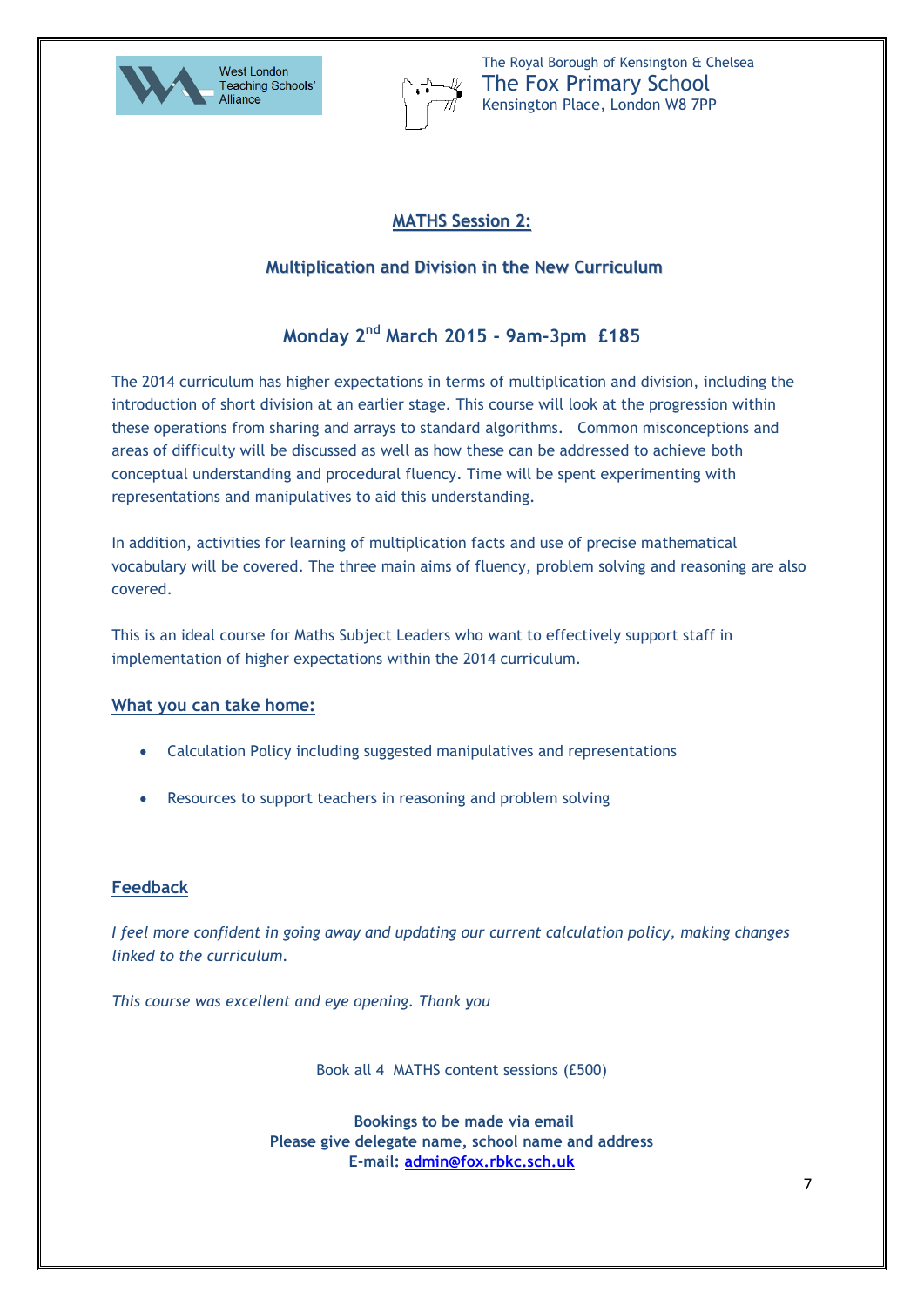



## **ENGLISH Session 3:**

## **Guided Reading**

# **KS2: Friday 6th February 2015 - 9am-3pm £185 EYFS & KS1: Friday 20th March 2015 - 9am-3pm £185**

Teaching effective guided reading is essential for ensuring outstanding progress in reading progress throughout a school. However, leading effective guided reading can be a challenge, in terms of lesson preparation, classroom organisation and indepth subject knowledge to ensure progression. Maintaining the balance between applying phonic knowledge and developing comprehension can be challenging. This full day course will support qualified teachers in reviewing their subject knowledge and developing their pedagogy in order to deliver effective guided reading routinely. This will include progression in reading skills up to Level 6.

### **The course will include:**

- An introduction to Guided Reading
- Tackling the logistics of Guided Reading and issues of classroom organisation
- Examining the structure of a session teaching and learning activities to match each section
- Considering the best way to support to apply phonic learning
- Understanding and using the assessment foci to ensure maximum progression in all areas
- Developing questioning to maximise learning
- Looking at high quality texts and resources to meeting pupil and curriculum requirements
- A lesson observation of a Guided Reading session with opportunity for discussion
- Looking at further resources to support planning, teaching and learning

### **What you can take home:**

- Example planning for familiar texts
- **Guided Reading Observation Proforma**

Book all 3 ENGLISH content sessions (£400)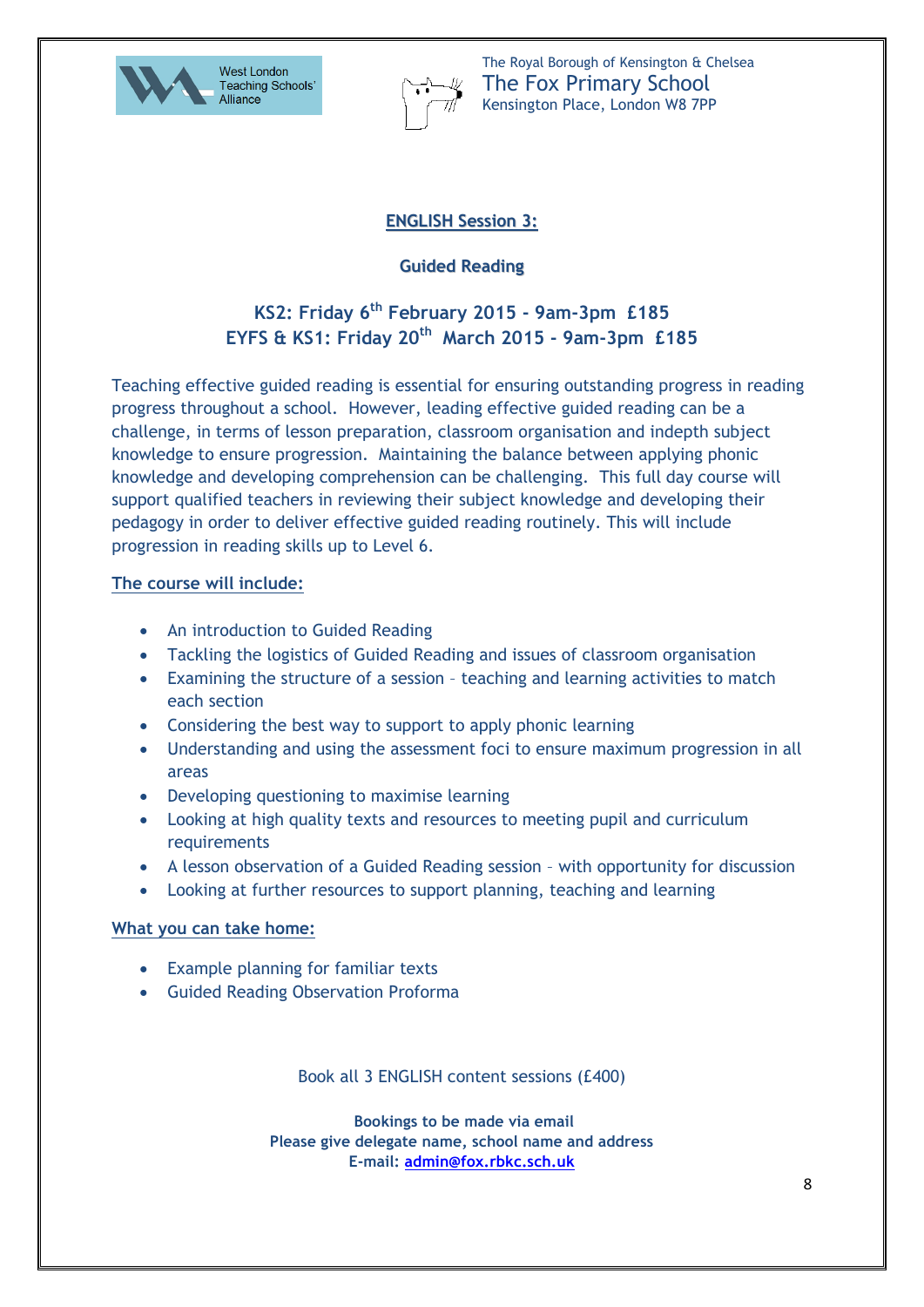



### **MATHS Session 3: Fractions**

# **Friday 13th March 2015 - 9am -4pm £185**

### **This session is suitable for teachers from Yr 2 to Yr 6**

The yearly expectations within the new National Curriculum have increased for fractions. However, this is a strand that teachers often find challenging to teach and children find difficult to understand. This one day course will explore the key concepts and ideas within the curriculum for fractions. We will explore contexts, problems and resources and models that support the teaching. This highly practical and interactive course will develop subject knowledge for teaching so that teachers can move beyond procedural teaching and support pupils in developing a deeper long lasting understanding of fractions

#### **The course will include:**

- Development of subject knowledge and the role of models and contexts in supporting understanding
- Consideration of the curriculum requirements from Year 1 to Year 6
- In depth exploration of key ideas: part /whole, equal sharing, fractions as division and equivalence, and how to teach them
- Common difficulties and misconceptions and how best to pre-empt and tackle them
- Motivating activities and key questions that promote understanding

#### **What you can take home:**

A variety of resources to support the teaching of fractions

Book all 4 MATHS content sessions (£500)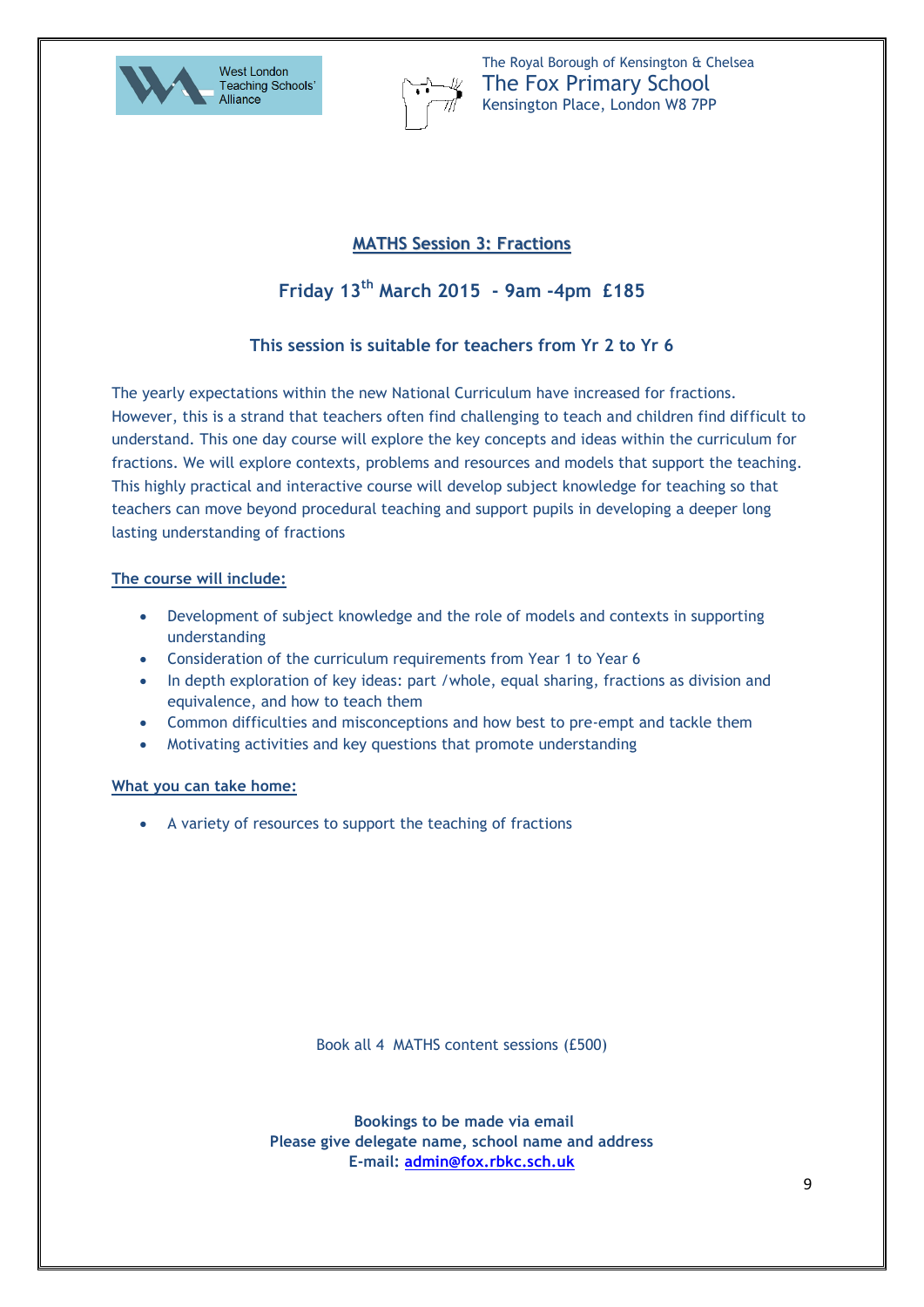



### **MATHS Session 4: Algebra**

# **Thursday 19th March 2015 - 9am – 4pm £185**

### **This session is suitable for teachers from Yr 2 to Yr 6**

This one day course will explore arithmetic structures essential to developing a deep understanding and flexibility with number and algebra concepts. We will consider creative approaches to enabling pupils to develop mastery of number through rich tasks and contexts. We will also explore models that support the teaching of algebra in the primary classroom as well as the role of problems and questions that encourage pupils to reason and explain. An underlying theme to this course will be consideration of what it means to be mathematical and the importance of enabling pupils to patterns and make connections in their learning. These skills are widely recognised, both by Ofsted and research, to be key factors in pupil success in their understanding and progress in Maths.

#### **The course will include:**

- Using contexts as a starting point for mathematical enquiry
- Open questions how to plan for the right ones
- Low threshold, high ceiling tasks for the inclusive primary classroom
- Tasks that encourage pupils to reason and find proof
- Exploring patterns, finding rules
- Functions and equations

#### **What you can take home:**

Creative ideas and activities to support maths teaching.

Book all 4 MATHS content sessions (£500)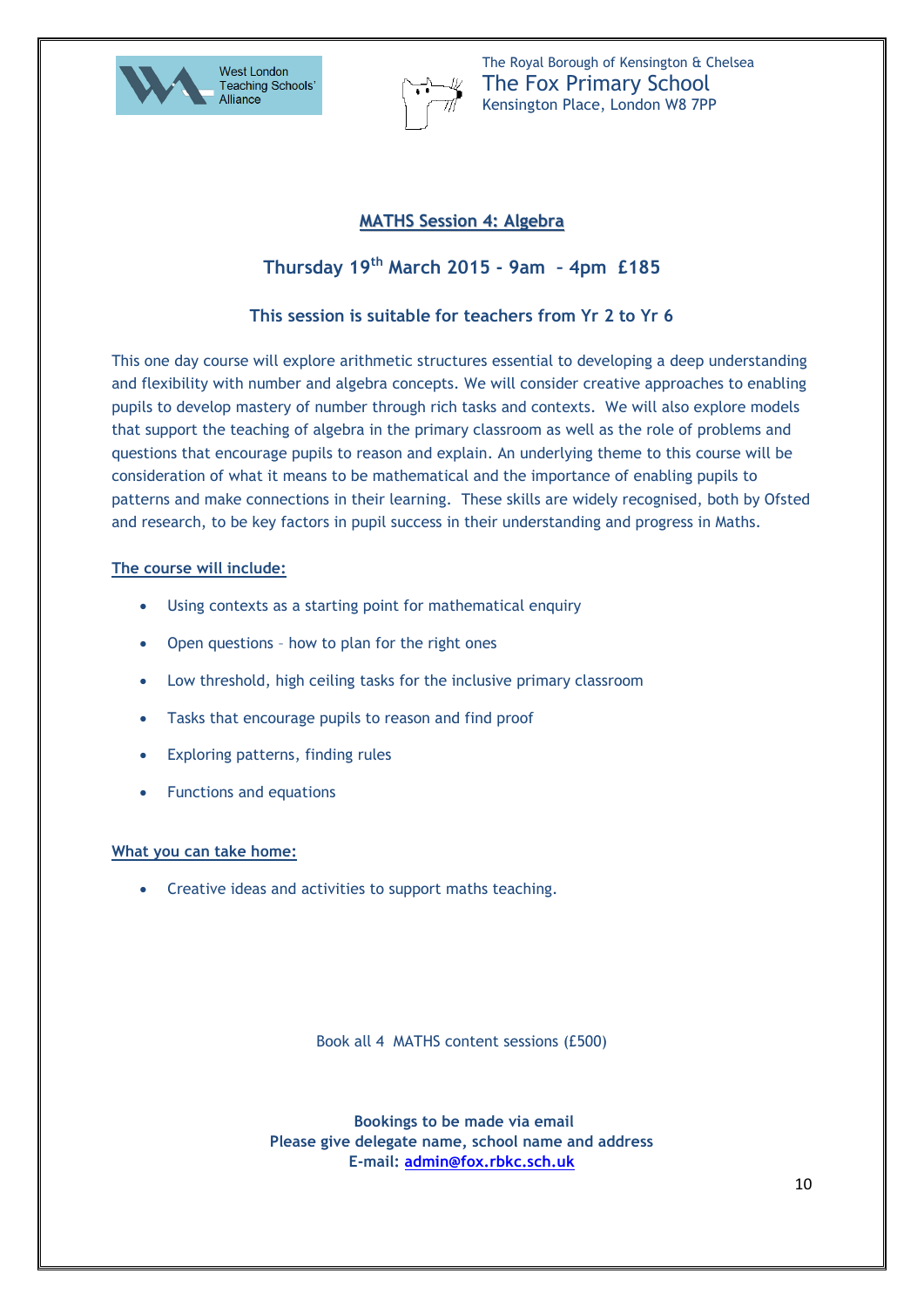





### **Shanghai Maths Teaching – School Leaders**

# **Thursday 26th February 2015 - 9am -3pm £30**

Fox Primary School recently sent two teachers to Shanghai to observe Maths lessons and were lucky enough to welcome two visiting Chinese teachers.

This course offers School Leaders the opportunity to study Shanghai teaching methods, lesson planning and resources and to find out how these methods have been implemented into our everyday practise. These include; planning a mastery curriculum, procedural and conceptual variation, use of precise mathematical vocabulary and immediate feedback amongst others.

Participants will have the opportunity to look at Shanghai text books and to observe a Shanghai style lesson. School Leaders are then invited to send class teachers to a course which will look at each of these in more depth, rather than whole school.